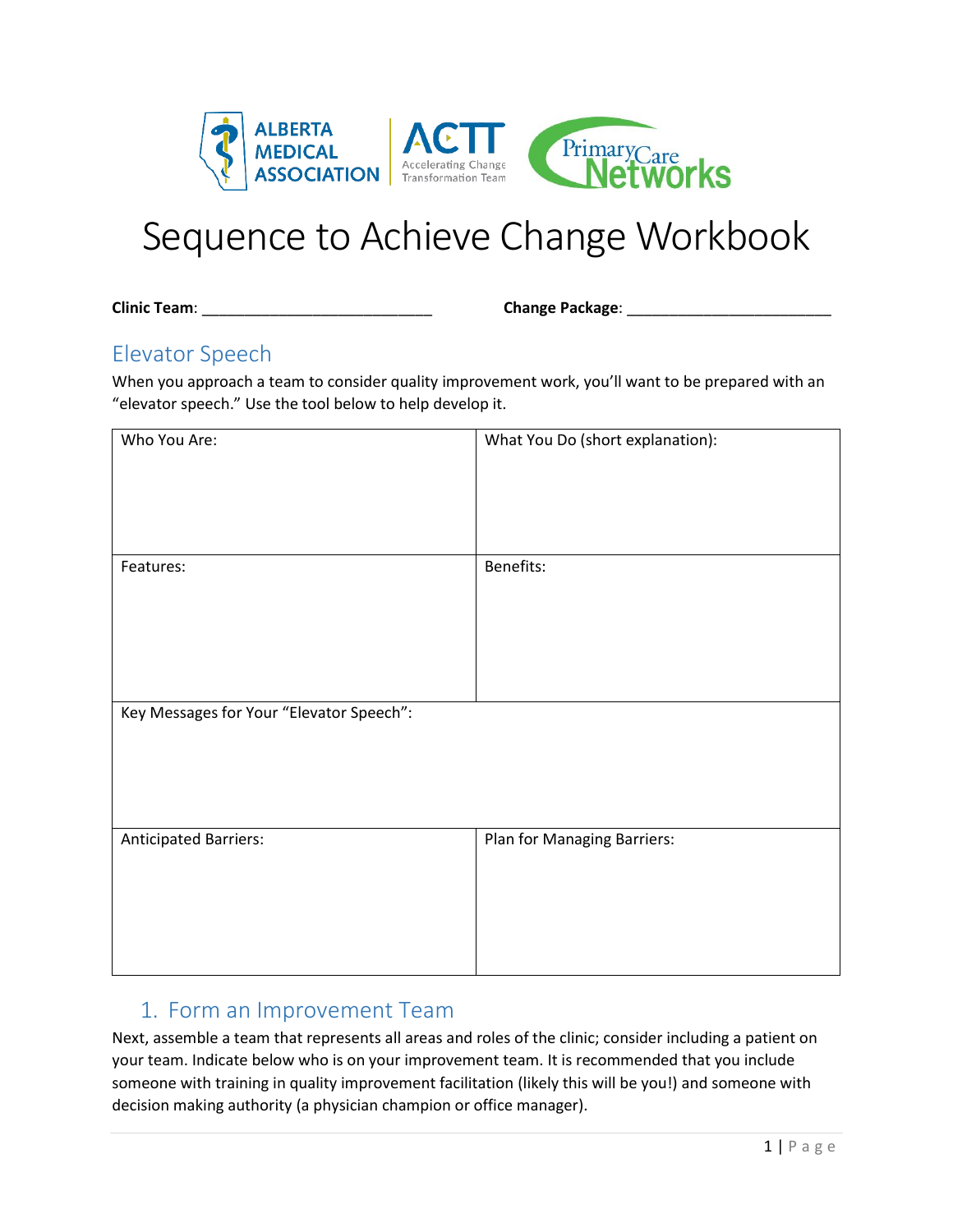| <b>Team Member Name</b> | Role in Clinic |  |
|-------------------------|----------------|--|
|                         |                |  |
|                         |                |  |
|                         |                |  |
|                         |                |  |
|                         |                |  |
|                         |                |  |

## 2. Clarify the Problem/Opportunity

Articulate the problem you want to solve. Use evidence and data to strengthen your rationale (consider reviewing the physician's HQCA Primary Health Care Panel Report with them and the team). Discuss with your improvement team what aspects of the area you're focusing on most need improvement. You may also want to use some QI tools like the Fishbone Diagram, 5 Why's, or Pareto Chart.

Data that may support my change package:

When writing your problem or opportunity statement, consider the following questions:

| Question                     | Answer |  |
|------------------------------|--------|--|
| What is the problem?         |        |  |
| Who does the problem affect? |        |  |
| When is it a problem?        |        |  |
| Why should we care?          |        |  |
| How does it affect patients? |        |  |

*Problem Statement:*

### 3. Map Processes

Visually depict the sequence/steps of events in the process that you are trying to improve. Start by naming your process so that all team members are focusing on the same thing. Next, determine the start and ends points in the process. Use your team to brainstorm all of the steps that happen in between. Finally, arrange your steps in order.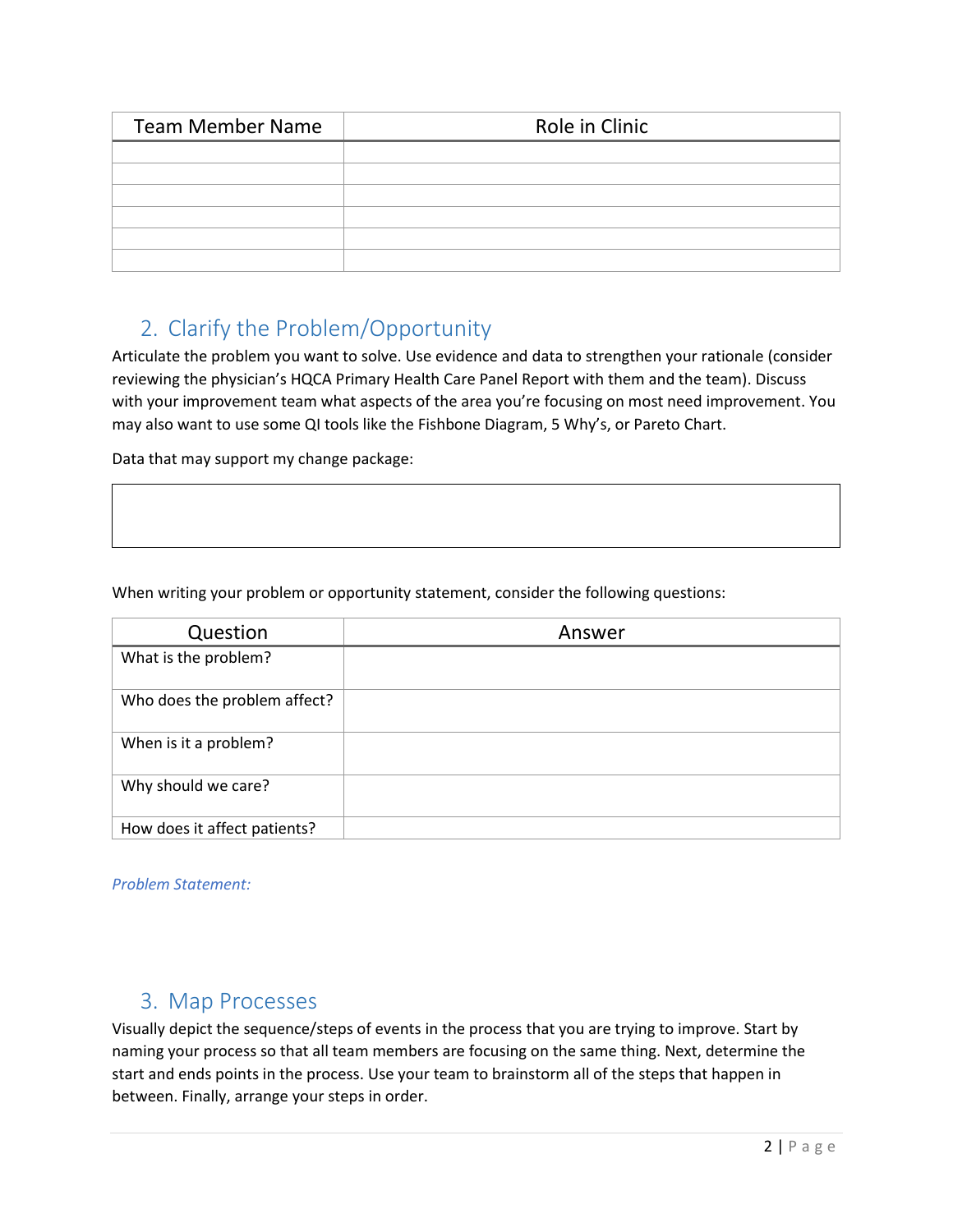Once you have your current state mapped, review it as a team. Consider the following questions:

| Question                                                   | Answer |  |
|------------------------------------------------------------|--------|--|
| Where are the bottlenecks?                                 |        |  |
| Where is work being<br>duplicated?                         |        |  |
| Are their inconsistencies?                                 |        |  |
| What can be standardized?                                  |        |  |
| Does each step add value? If<br>not, can it be eliminated? |        |  |

Use the Process Mapping Guide in your Practice Facilitator Core Training as support.

## 4. Use the Model for Improvement

When making a change, the Institute for Healthcare Improvement Model for Improvement asks three questions:

- 1. What are you trying to accomplish? *This is your aim statement.*
- 2. How will you know that a change is an improvement? *These are your measures.*
- 3. What change can be made that will result in an improvement? *These are your PBPs.*

These three questions are followed by small tests of change called Plan-Do-Study-Act (PDSA) cycles.

#### Set an Aim Statement

| Question                              | Answer |
|---------------------------------------|--------|
| What are we trying to<br>improve?     |        |
| By how much? (Try a stretch<br>goal!) |        |
| By when?                              |        |
| Aim Statement:                        |        |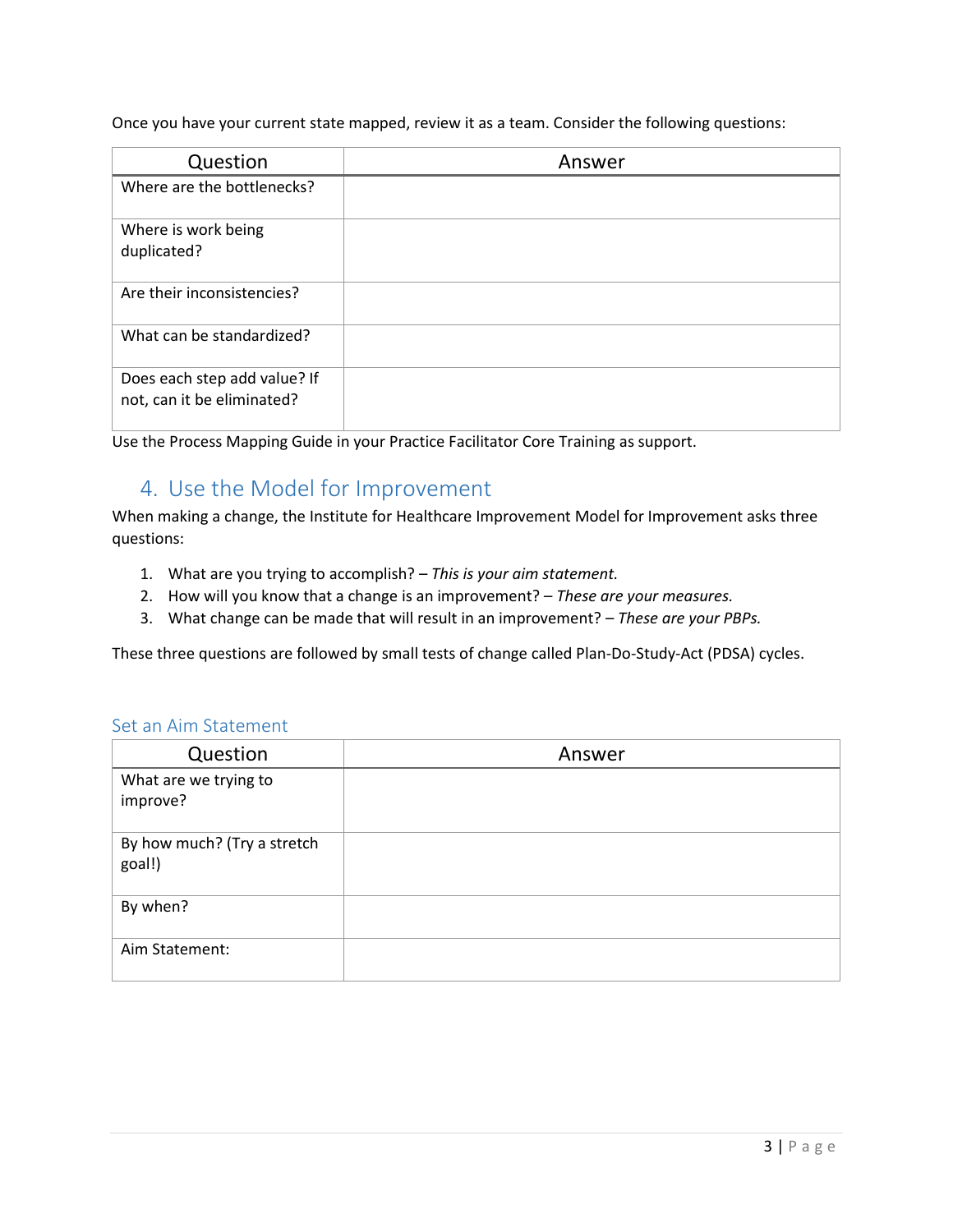#### Identify Measures

Measurement is a key component of good quality improvement. Measurement allows you to track the changes that are occurring and assess their impact. There are three types of measures that can be collected:

- A **process measure** measures of whether an activity has been accomplished. Often used to determine if a PDSA cycle was carried out as planned.
- An **outcome measure** measures the performance of the system under study. Often relates directly to the aim of the project and offers evidence that changes are actually having an impact.
- A **balancing measure** determines the impact of a change on separate parts of the system.

| QI Measure | <b>Method of Collection</b> | Frequency |
|------------|-----------------------------|-----------|
|            |                             |           |
|            |                             |           |
|            |                             |           |

*EMR access varies by clinic and PCN so have a discussion with the team about which person or role is responsible for running the EMR report and what frequency makes the most sense for your circumstances.*

#### Select Changes or Potentially Better Practices (PBPs) to Test

Use your change package table to select PBPs. Based on what you know about the impact they'd have and the effort they'd take, slot them into the PICK Chart below. Indicate which ones the team will try first: Impact/Effort Grid or PICK Chart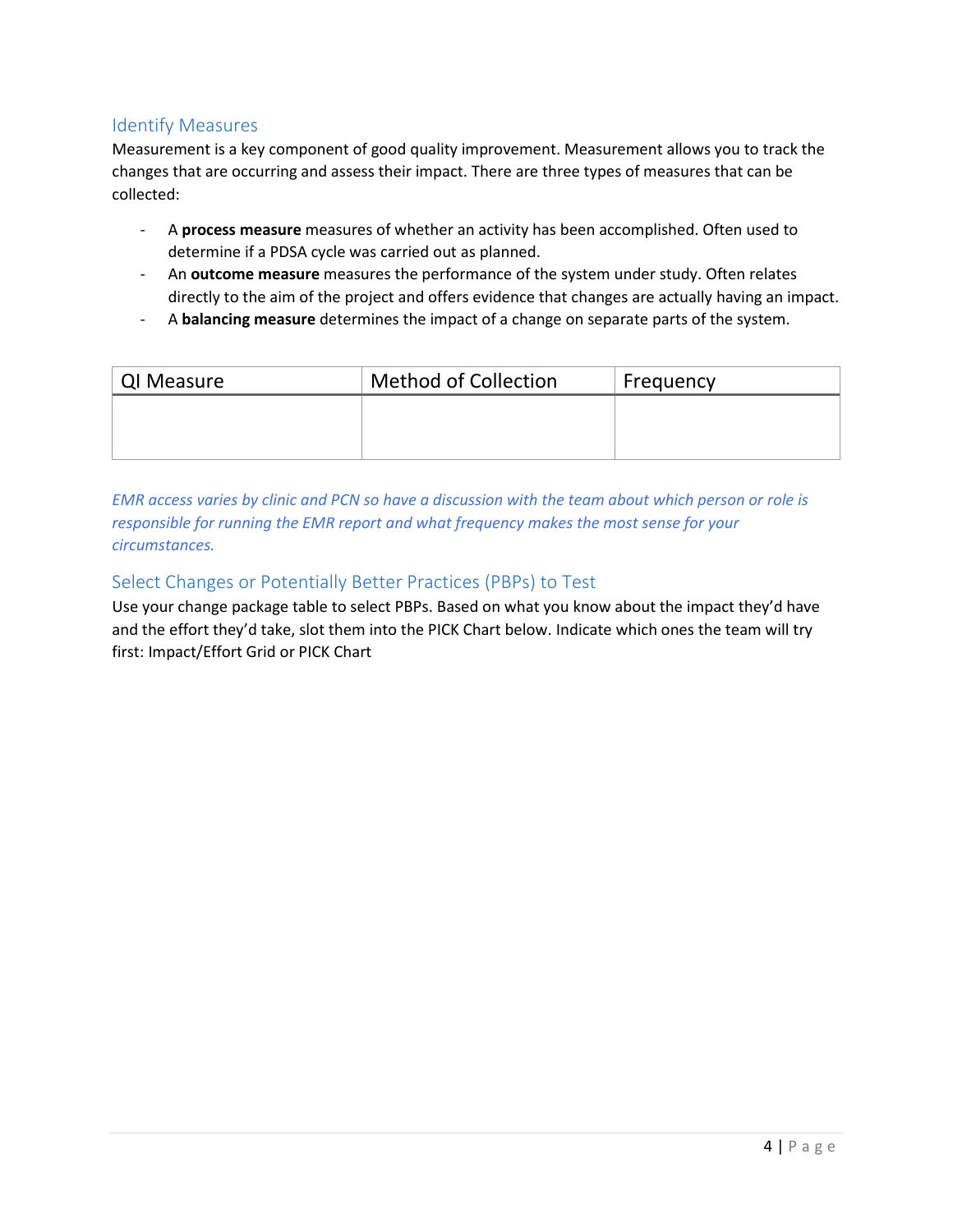

#### Test Changes

After a change idea is selected, use PDSA cycles to test changes in a real world setting. Consider starting with just one patient and one provider. Document each PDSA Cycle. Use the PDSA template in the QI Guide as support.

## 5. Sustain the Gains

Congratulations on making an improvement! However, now you've got to hold the gains. Some strategies to consider for maintaining improvements are:

- Standardization
- Accountability
- A visual management system
- Daily communication

Use the Five Strategies for Sustaining the Gains handout to learn more.

Additionally, measurement does not stop once you have improved your outcomes. Continue to periodically measure your results to ensure that improvements are sustained over time. Consider creating a quality improvement board and displaying results for both clinical staff and patients to see.